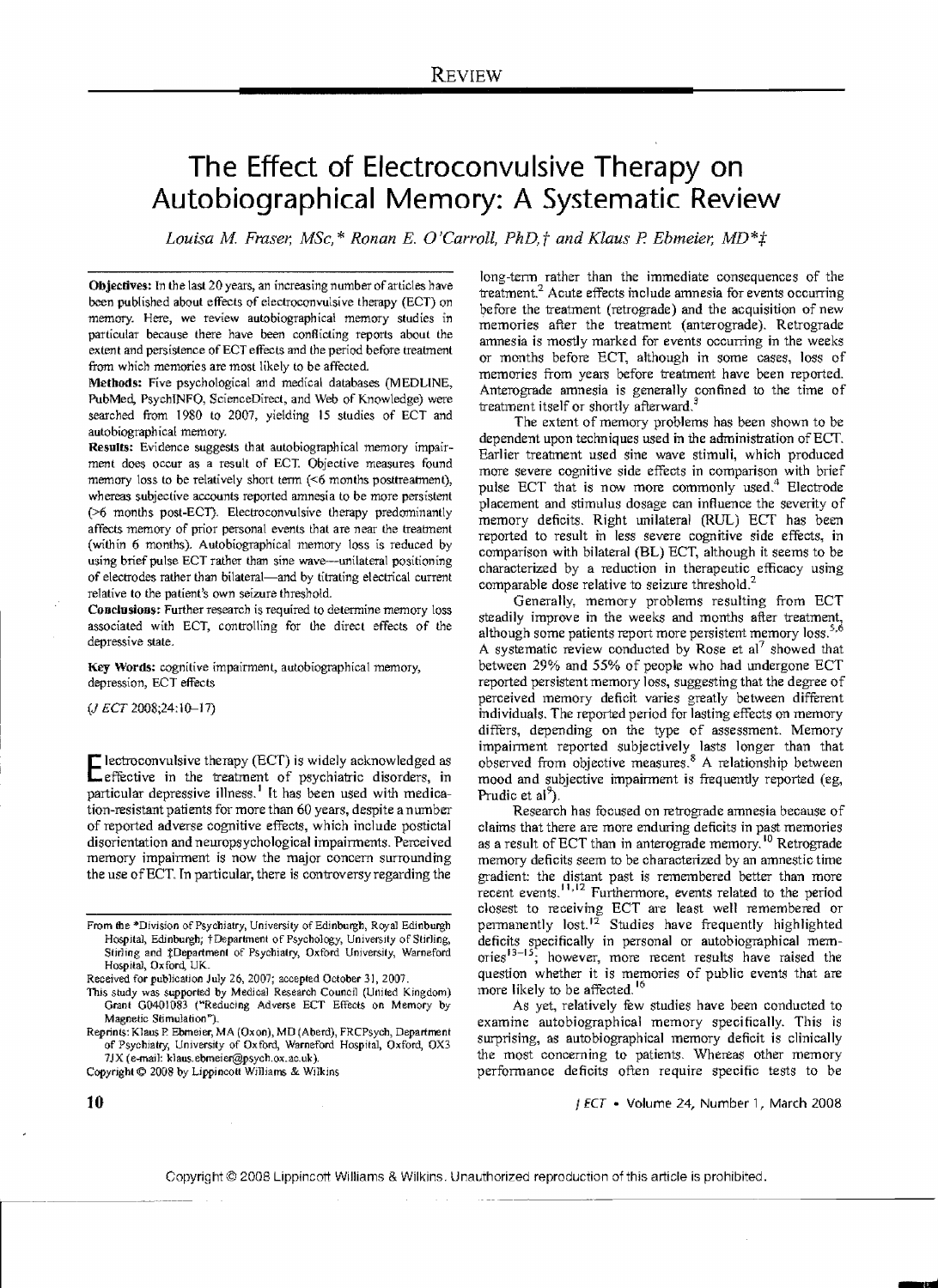perfonned and may as such be inaccessible to the patient, loosing whole autobiographic episodes, such as family events, will be obvious to the patient and his or her environment and cause alann. The experience of such side effects will affect concordance with ECT, not only of the patient concemed but also of other patients and relatives who are aware of this effect. The aim of this review is therefore to evaluate the existing literature to estimate the degree of autobiographical memory loss after ECT and to consider the persistence in memory deficits of its nature. We will focus on research considering the time to recovery and the temporal gradient of autobiographical memory impainnent after ECT administration, as well as considering other possible confuunding factors. Additionally, subjective and objective accounts of autobiographical memory loss wi11 also be compared.

## **MATERIALS AND METHODS**

Only studies published since 1980 were reviewed. The severity of memory problems had been reduced by then because of the more common use of brief pulse wave ECT as an alternative to sine wave ECT. Five search engines were used to identify publications from t 980 to 2007. These included MEDUNE, PubMed, PsychTNFO, ScienceDirect, and Web of Knowledge. The following key words were used in this search: (a) "autobiographical" (or "personal memories"),  $(b)$ "amnesia" (or "memory loss"), and (c) "electroconvulsive" (or "ECT"). The author then read each abstract to determine its relevance to the current review. All articles that considered autobiographical memory loss as a result of ECT, regardless of memory measures used or techniques used in the administration of ECT, were extracted for review. These articles then underwent cross-referencing, yielding a total of IS published studies (Table 1). We listed relevant infonnation, such as subject characteristics (diagnosis and numbers), study design (nature of ECT and number of treatments in total and per week), memory measures used, and outcome data. These should be considered together with the following results and discussion to assess the comparability and power of the studies included. Whereas some obvious confounders have been listed, other differences between studies that may affect outcome, such as detailed medication status, type of anesthesia, and so on, have been omitted for simplicity's sake. There were clearly not enough data to conduct a meta-analysis or even a metaregression with potential confounders, so we are, at the moment, limited to interpreting the outcome data, taking account of potential confounders on an individual basis.

# **RESULTS**

## **Autobiographical Memory and ECT**

Autobiographical memory refers to the memory of an event from a person's own history. A number of measures have been used to assess autobiographical memory loss. These include the "The Squire Subjective Memory Questionnaire"  $(SSMQ)<sup>17</sup>$  and "The Autobiographical Memory Interview"  $(AMI)^{18}$ , which was adapted from "The Personal Memory Questionnaire" (pMQ).19 The SSMQ assesses patients' own views about the extent of memory loss after ECT, whereas the

© *2008 Lippinc(7ii Williams* & *Wilkin.s* 

AMI is an objective measure that investigates memory for past events ranging from childhood to just before treatment.

Electroconvulsive therapy can have a detrimental effect particularly on personal memories, although conflicting findings have been reported.<sup>20</sup> Kho et al<sup>14</sup> assessed a group of patients who had received ECT and pharmacotherapy and a group who had received phannacotherapy only. The ECT and phannacotherapy group showed significantly greater problems in recalling personal memories than those who had received pharmacotherapy alone. However, this study was crosssectional and does not therefore address the time course of memory impairment. Furthermore, patients were not randomized to treatment group, which may have resulted in bias associated with preexisting differences between samples. For example, patients who received ECT may have been more severely depressed and medication resistant.

Studies have shown that autobiographical memory complaints can persist up to 3 years after treatment.<sup>8,21</sup> Weiner et  $al<sup>19</sup>$  reported one of the few studies that show persistence in autobiographical memory deficits, assessed by objective measures, up to at least 6 months after ECT. This was a randomized controlled trial of unilateral (UL) versus BL ECT. and both participant and researcher were kept blind to treatment allocation. However, the findings were not replicated by Calev et al $^{13}$  in a similar trial also using the Personal Memory Questionnaire pre-ECT and at different times after ECT. Although Calev et  $a^{13}$  found a significant impairment in autobiographical memory immediately after treatment, perfonnance in the recall of personal memories was found to improve to pre-ECT levels at I month posttreatment and exceed these by 6 months of follow-up. Similarly, Sackeim et al<sup>22</sup> found no decrement in performance on the AMI relative to baseline ata 2-month post-ECT follow-up examination, and this was supported by a later study conducted by the same research group.

Lisanby et  $al^{16}$  conducted a randomized double-blind study of UL and BL ECT, testing the differential effects of ECT on autobiographical memory versus impersonal memory. Shortly after ECT, patients recalled fewer events and event details than controls, and these deficits were rnost apparent for impersonal events compared with personal events. At 2 months of follow-up, patients continued to show deficits in recalling memories of impersonal events, whereas recall of autobiographical memories had improved and was equivalent to that recorded at baseline. The results of this study are in contrast with the general view generated by research in this area (ie, that personal autobiographical memory problems are more likely to persist in comparison with other types of memory after ECT). This result suggests that deficits in retrograde memory for public events are more prominent and more persistent than autobiographical events. Lisanby et al<sup>16</sup> argue that this effect could be due to autobiographical events being more memorable as a result of greater affective and personal significance, deeper encoding, more extensive elaboration, and more frequent retrieval. However, public memory performance at 2 months of follow-up did not differ significantly from pre-ECT baseline  $(P> 0.05)$ , and therefore, further research needs to be conducted to test for differential effects.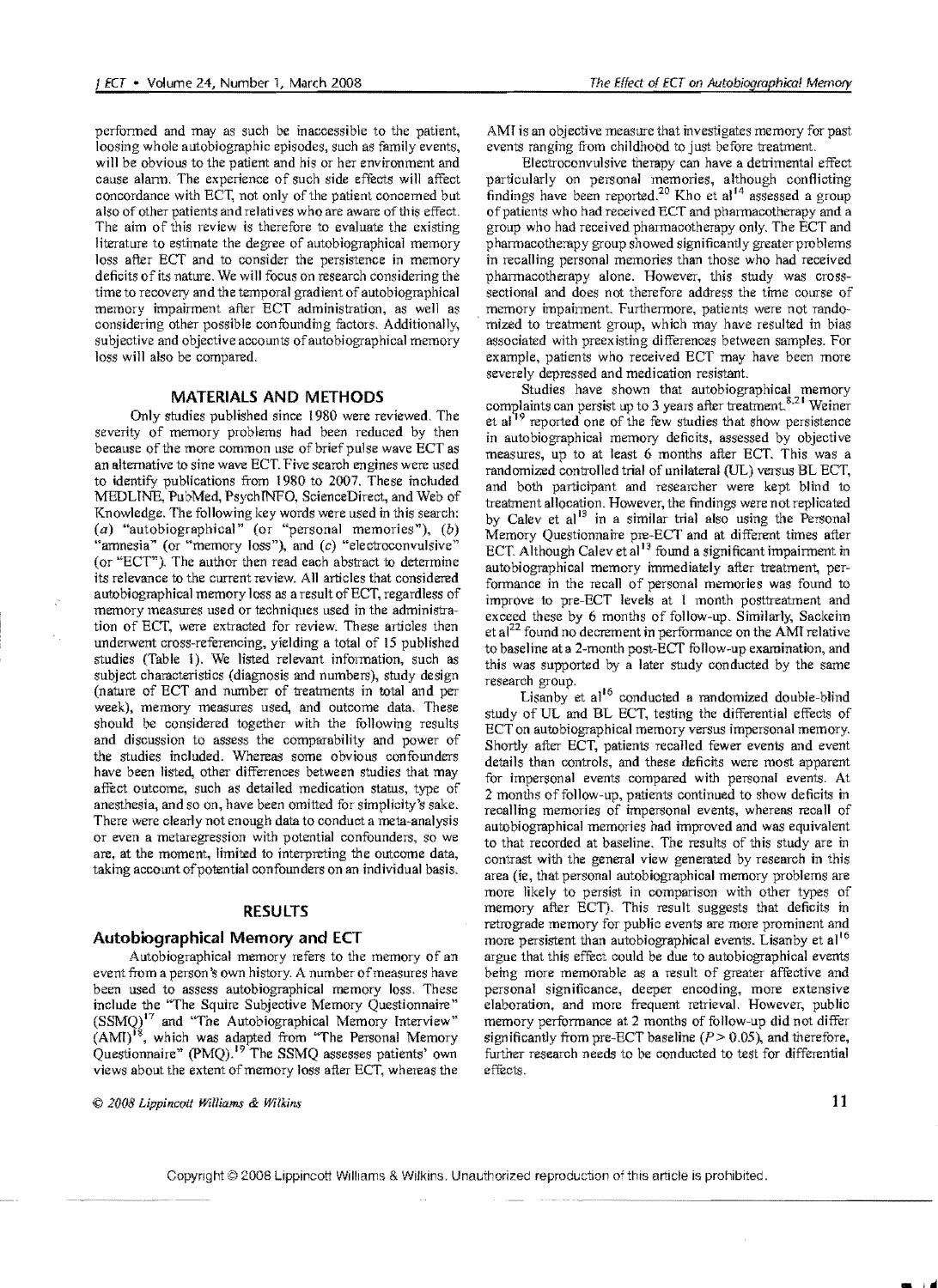Fraser et al

 $\bar{\phantom{a}}$ 

 $\vec{v}$ 

| Study                             | <b>Subjects</b><br>(ECT Type)                                                                                                                                                                                             | Design                                                                                                                                     | Autobiographical<br><b>Memory Measures</b> | <b>Outcome</b>                                                                                                                                                                     |
|-----------------------------------|---------------------------------------------------------------------------------------------------------------------------------------------------------------------------------------------------------------------------|--------------------------------------------------------------------------------------------------------------------------------------------|--------------------------------------------|------------------------------------------------------------------------------------------------------------------------------------------------------------------------------------|
| Calev et al.<br>$(1991)^{13}$     | 27 RDC Dep MF (BL BP ECT,<br>2 or 3 treatments per wk,<br>NECT = $8.9 \pm 2.0$ ) No C.                                                                                                                                    | Prospective (pre-ECT, post-ECT,<br>1 mo, 6 mo) RDB (2 or 3 treatments<br>per wk).                                                          | PMO                                        | Amnesia at end of treatment course.<br>Improved to pre-ECT levels<br>at $1 \text{ mo} +$ exceeded these at 6 mo.                                                                   |
| Coleman et al<br>$(1996)^{30}$    | 70 RDC MD MF (lorazepam)<br>(BL/UL and HD/LD BP ECT,<br>NECT = $9.4 \pm 2.5$ ) 18 matched Cs                                                                                                                              | Prospective (prior, during, 1 wk, 2 mo)                                                                                                    | Memory Interview                           | SSMQ, Structured Personal Relation between subjective<br>and objective memory<br>impairment at 2 mo.                                                                               |
| Kho et al<br>$(2006)^{14}$        | 20 DSM-JKDep (UL/BL ECT,<br>NECT = $27 \pm 23 + \text{pharmacotherapy}$                                                                                                                                                   | Cross-sectional Nonrandomized.<br>Test time-mean 1.8 yr<br>posttreatment), 30 pharmacotherapy<br>only (2.5 yr posttreatment)               | AMI, SSMO, ERAPS.<br>50 proxies' ratings   | No correlation between subjective<br>and objective score. ECT<br>+ pharmacotherapy group = lower<br>AMQ scores—supported by<br>proxy scores.                                       |
| Lisanby et al<br>$(2000)^{16}$    | 55 RDC MD MF (lorazepam)<br>(BL/UL and HD/LD BP ECT,<br>NECT = $9.3 \pm 2.5$ ) 36 normal Cs.                                                                                                                              | Prospective (pre-ECT, within 1 wk after,<br>2 mo). RDB                                                                                     | PIMT, AMI                                  | Impairment for impersonal<br>memories greater than<br>personal at 2 mo. More<br>persistent twith BL than RUL.                                                                      |
| McCall et al<br>$(2000)^{16}$     | 72 DSM-III-R MD (titrated RUL ECT 2.25 $\times$<br>initial seizure threshold or fixed dose of<br>403 mCi, NECT = $5.9$ [fixed dose]<br>to 7.4 [titrated] $\pm$ 1.9 to 2.8).                                               | Prospective (pre-ECT, within couple<br>of d after course). RDB                                                                             | <b>DPMQ</b>                                | Fixed-dose group more impaired than<br>titrated-dose group. However,<br>fixed-dose group more likely to have fewer<br>treatments and greater antidepressant response.              |
| McElhiney et al.<br>$(1995)^{15}$ | 75 RDC MD MF (lorazepam)<br>$(16 - LD UL, 18 = HD UL,$<br>$18 =$ LD BL, $20 =$ HD BL, NECT = $9.6 \pm$<br>2.4) 16 nondepressed Cs.                                                                                        | Prospective (pre-ECT, 1 wk post-ECT,<br>2 mo post-ECT). RDB.                                                                               | AMI                                        | BL ECT = lower AMI score<br>$(1 \text{ wk} + 2 \text{ mol})$ than UL ECT group.<br>Temporal gradient (more recent events).<br>Lower scores if received second<br>ECT course since. |
| Ng et al<br>$(2000)^{31}$         | 32 <i>DSM-HI-R M</i> D (RUL ECT,<br>NECT = $9.4 \pm 4.4$ ) No Cs.                                                                                                                                                         | Prospective (baseline, during, 1 mo).                                                                                                      | PMT, Self-Rating<br>Scale of Memory.       | Performance on PMT decreased from<br>baseline by 32.5% after 6<br>sessions—significantly improved<br>at 1 mo. Subjective scores correlated<br>with HDRS score.                     |
| Peretti et al<br>$(1996)^{23}$    | 12 DSM-III-R MD (12 BL SW ECT)<br>+ antidepressants, benzodiazepines,<br>9 DSM-III-R MD antidepressants,<br>benzodiazepines                                                                                               | Prospective—baseline, 1 wk (ECT), 4-6 wk<br>(med only group). Not randomized-selected<br>by previous ECT efficacy + medication resistance. | SIGH-D. Derived<br>from HDRS.              | Subjective memory loss associated with<br>events related to depressive episode.                                                                                                    |
| Sackeim et al<br>$(1993)^{18}$    | 96 RDC MD $(23 - LD UL, 23 - HD UL,$<br>$23 = LD BL$ , $27 = HD BL$ ; NECT = 9.0<br>[UL LD] to 10.6 [BL LD] $\pm$<br>2.0 to 2.9). No Cs.                                                                                  | Prospective (pre-ECT, during (does<br>not specify), I wk after completion,<br>2 mo later). RDB                                             | AMI, SSMQ                                  | Main effect of electrode placement: BL<br>resulted in more retrograde autobiographical<br>amnesia than UL in wk posttreatment.<br>No differences at 2 mo follow-up.                |
| Sackeim et al<br>$(2000)^{27}$    | 59 RDC MD (BL ECT or RUL ECT<br>at low or high stimulus intensity,<br>NECT = $9.4 \pm 2.2$ ). No Cs                                                                                                                       | Prospective (pre-ECT, during,<br>within a wk of completion). RDB.                                                                          | AM1                                        | Increased theta activity associated with<br>greater amnesia. BL more likely to induce<br>this pattern than RUL.                                                                    |
| Sackeim et al<br>$(2000)^{22}$    | 80 RDC MD (RUL ECT [50%<br>$\{NECT = 9.9 \pm 4.0\}, 150\%$<br>{NECT = $9.2 \pm 1.8$ } or 500%<br>$NECT = 8.3 \pm 2.0$ over<br>seizure threshold}, or BL ECT<br>[NECT = $8.3 \pm 2.0$ ]<br>[150% above threshold]). No Cs. | Prospective (pre-ECT, during,<br>immediately after $+$ 2 mo). RDB.                                                                         | AMI, SSMQ                                  | BL greater impairment than UL<br>immediately after $+2$ mo after,<br>regardless of dose relative to<br>seizure threshold.                                                          |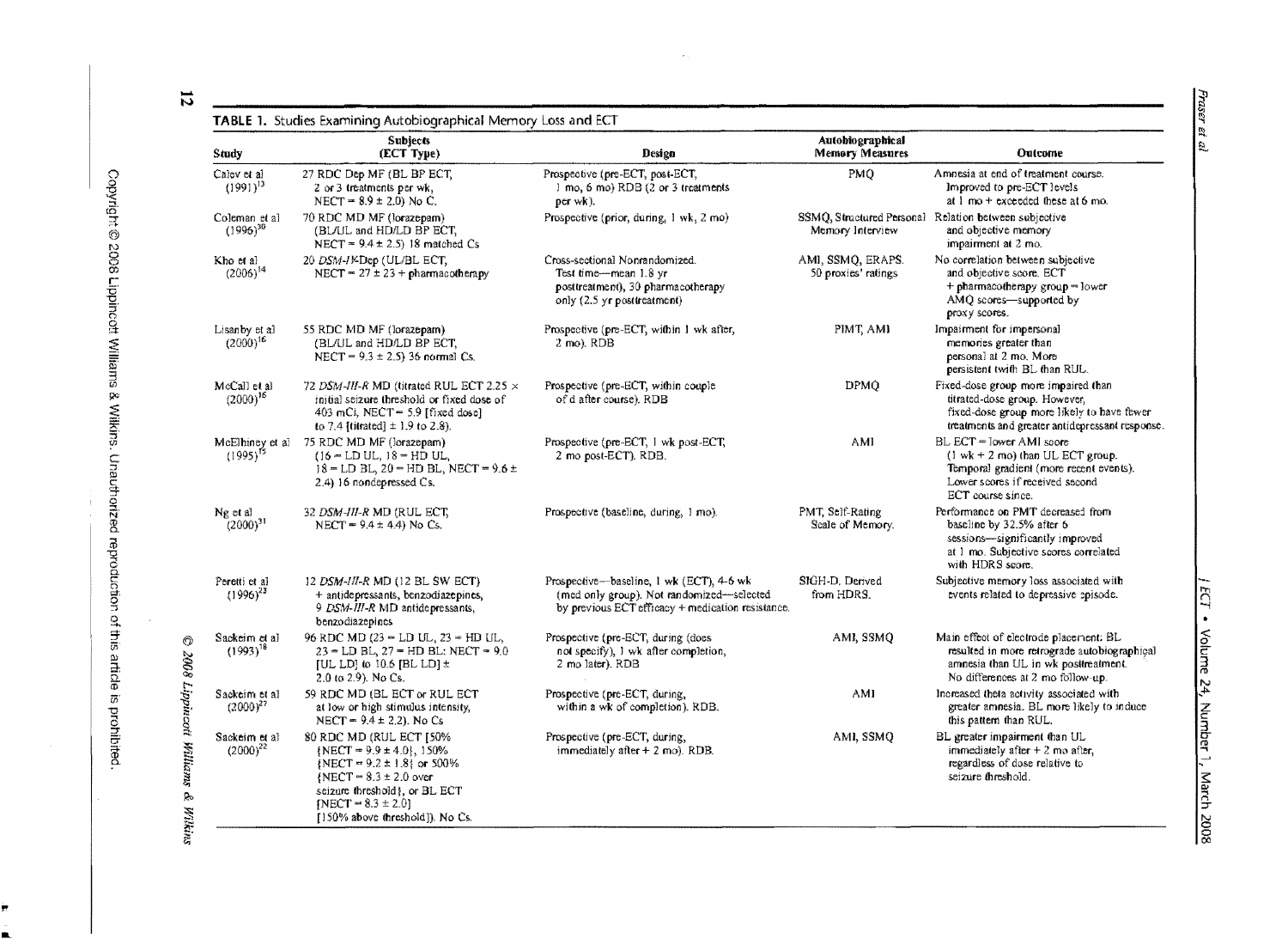TABLE 1. (Continued)

| Study                           | <b>Subjects</b><br>(ECT Type)                                                                                                                                                                                                     | Design                                                                                             | Autobiographical<br><b>Memory Measures</b> | Outcome                                                                                                                                                                                         |
|---------------------------------|-----------------------------------------------------------------------------------------------------------------------------------------------------------------------------------------------------------------------------------|----------------------------------------------------------------------------------------------------|--------------------------------------------|-------------------------------------------------------------------------------------------------------------------------------------------------------------------------------------------------|
| Sackeim et al.<br>$(2007)^{28}$ | 347 DSM-IV MD or schizoaffective<br>$(12 = BFCT, 75 = mixture of BL)$<br>RUL and/or BF ECT, $2 = RUL$<br>SW, 258 uniform treatment (either<br>RUL or BL BP or BL SW but does<br>not specify no, in each group).<br>24 healthy Cs. | Prospective (pre-ECT, d post ECT course,<br>6 mo post). Naturalistic. Not randomized.              | AMI-SF                                     | BL ECT more persistent amnesia than<br>RUL ECT. SW stimulation resulted in<br>more severe and persistent deficits.<br>Correlation between number of<br>treatments and autobiographical amnesia. |
| Sobin et al<br>$(1995)^{33}$    | 71 inpatients with RDC MD<br>NECT = $9.5 \pm 2.4$ (RUL or BL<br>and either HD or LD ECT (does not<br>give specific no.); 28 patients received<br>only 1 ECT course (of these, $19 = BL$ ). No Cs.                                 | Prospective (pre-ECT, within 1 wk after<br>course, 2 mo post). RDB.                                | AMI, PMO                                   | Pretreatment cognitive status and postictal<br>reorientation time predicted extent of<br>amnesia-regardless of technical parameters.                                                            |
| $(1983)^8$                      | Squire and Slater 31 depressed patients BL ECT (NECT =<br>$10.9$ —does not give SD) $(27 \text{ sine},$<br>4 BP), 28 RUL ECT (NECT $=$<br>9.2—does not give SD (all sine).<br>$NECT = 19$ depressed Cs.                           | Prospective (ECT-prior, 1 wk,<br>7 mo, 3 yr, Cs-initial hospitalization,<br>7 mo). Not randomized. | SSMO                                       | Amnesia reported at 3-yr follow-up for<br>events occurring 6 mo before treatment<br>and up to 2 mo after.                                                                                       |
| Weiner et al<br>$(1986)^{19}$   | 53 depressed—BL or UL, sine or brief<br>$(39$ at 6 mo), NECT = does not mention<br>mean treatment no. 21 similarly<br>diagnosed $Cs$ (13 at 6 mo).                                                                                | Prospective (pre-ECT, 2-3 d after course,<br>6 mo) RDB.                                            | SSMO, PMO                                  | All but BP UL impairment $2-3$ d + 6<br>mo post BL greater impairment than UL.                                                                                                                  |

 $\mathcal{F}_L$ 

AMI<sup>12</sup> AMI-SF,<sup>23</sup> ERAPS,<sup>14</sup> PMQ,<sup>19</sup> SSMQ.<sup>17</sup><br>BP indicates brief pulse; C(s), control(s); DPMQ, Duke Personal Memory Questionnaire<sup>27</sup>; DSM-III-RAV, Diagnostic and Statistical Manual Third Edition-Revised/Fourth Editio

 $\overline{\mathbf{u}}$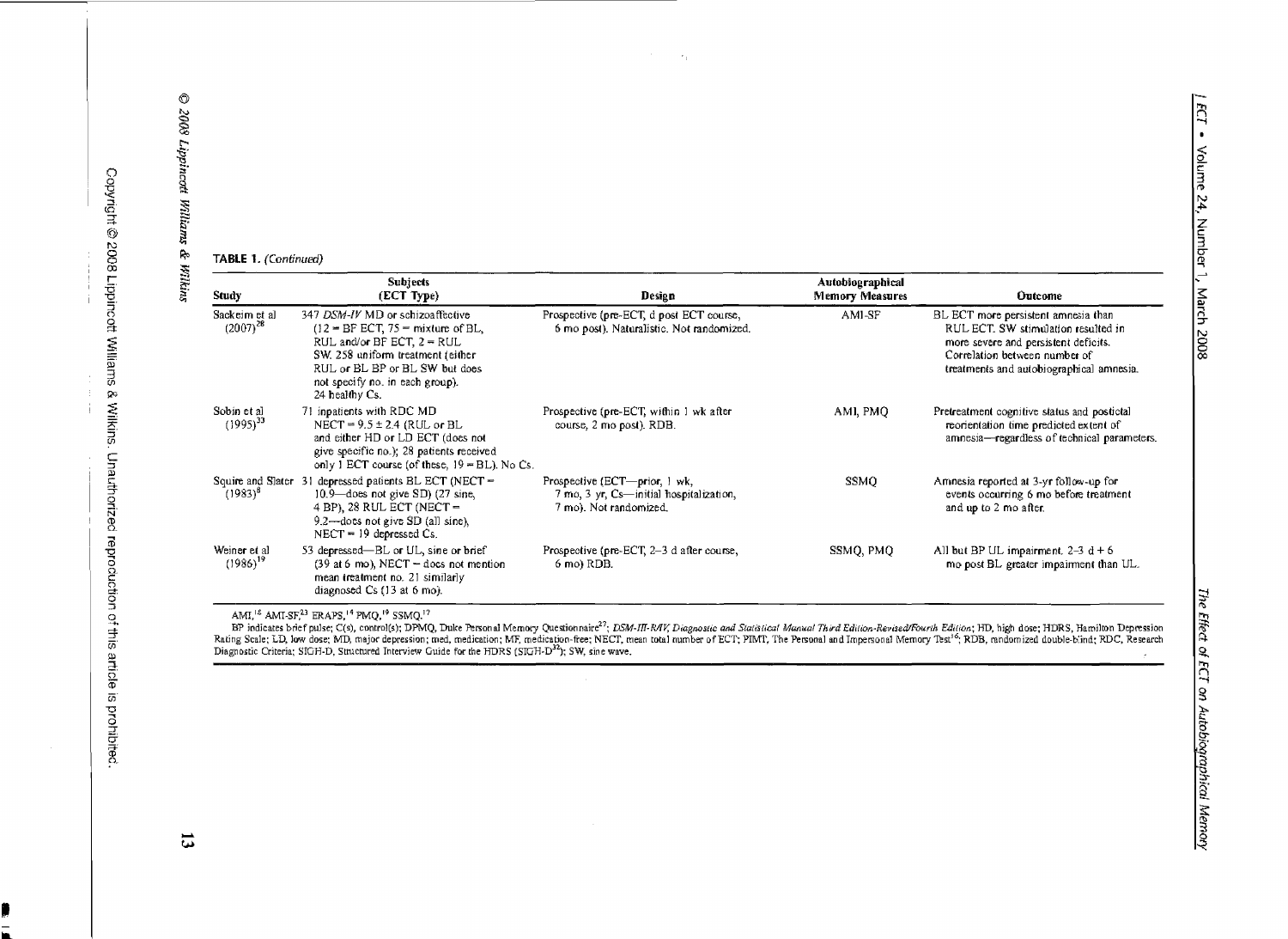Past autobiographical memories that are disrupted by ECT may show a temporal gradient. Squire<sup>21</sup> found that 7 months after ECT treatment, recollection of remote events (those occurring more than  $2$  years before treatment) had been completely recovered, whereas events that had occurred in the 2 years previous to ECT were only partially recovered. At 3 years of follow-up, however, memory loss for personal events was limited to those occurring 6 months before ECT treatment. $8$  This suggests that memory loss for events that are near ECT treatment is more likely to occur than persistent amnesia for more temporally remote memories. However, similar levels of memory impairment for personal events were reported before treatment At baseline, participants described memory problems for 5 months before treatment, thus implying that amnesia at 3-year fullow-up may possibly be partially attributed to poor encoding of memories because of depressive illness rather than ECT.

A key confounder affecting memory assessments comparing pre-ECT memory performance with post-ECT performance is that memory may be significantly impaired because of depressive symptoms at both time points.<sup>20,23</sup> Studies using a healthy control group can measure this to a certain extent, but it cannot be assumed that depressed patients have entirely normal functioning preepisode,  $24,25$  That is, although a comparison could be made to distinguish differences in performance between healthy participants and depressed patients at baseline, difficulties would still remain in determining whether poor memory performance in the depressed group pre-ECT was as a result of the depressive state in that particular sample or whether their memory was already poor before the episode. Therefore, to be confident that memories before ECT have been lost as a result of poor encoding at the time of the depressive episode, research must demonstrate an improvement in autobiographical memory after treatment.<sup>20</sup>

Calev et al<sup>13</sup> reported that recall of personal memories at 6 months after treatment exceeded that before ECT, thus implying that the depressive state independently affected memory and that recovery from depression was not a result of the amnestic action of the treatment. However, because of the small number of participants ( $n = 27$ ), the study would have benefited from a depressed comparison to examine the (lack of) specificity of the ECT effect on depression and a healthy control group to assess the maximum possible practice effect over the follow-up period to support this result. In line with this, Lisanby et al<sup>16</sup> question the view that memory for remote personal events are less disrupted by ECT than more recent autObiographical memories. Although participants in their study had difficulty in recalling personal events closer to treatment, these were dated as having occurred, on average, 6 months earlier in comparison with the personal memories forgotten by controls. The reverse would be expected if recency effects were predominant. If ECT affected memories closest to the time of treatment, then recall of events should be more impaired for the treatment group compared with controls for this period rather than for events occurring 6 months previously.

Although these studies demonstrate the conflicting findings of the extent of autobiographical memory loss that

can occur after ECT, most research shows that recall deficits of personal memories are relatively short term, lasting for months,<sup>13,18,22</sup> although a few have reported more persistent deficits. $8,19,21$  Furthermore, there is also controversy regarding the view that events occurring closest to ECT are most disrupted.<sup>8,16,21</sup> Such memory problems may represent a partial consequence of depression before treatment.

# **Effects of ECT Technique on Autobiographical Memory**

Considerable research has been conducted on the effect that different techniques in administering ECT have on autobiographical memory.<sup>15,16,18,19,26-28</sup> Weiner et al<sup>19</sup> compared the effects of electrode placement and waveform on different types of retrograde memory including autobiographical memories. Patients were randomly assigned to either sine wave or brief pulse ECT, with electrodes placed either bilaterally or unilaterally. Two to 3 days after finishing a course of ECT, all groups except the brief pulse UL ECT group showed significant impairment in the recall of personal memories. Additionally, at 6 months of follow-up, significant differences between scores on the personal memory test for UL and BL groups were observed, with poorer performance in the BL group. Furthermore, when considering recall of personal memories and waveform, there was a significant difference between controls and the sine wave group in the number of memories recalled, but such a difference was not evident when comparing the sine wave group's scores with those of the brief pulse group.<sup>19</sup> This study demonstrates the detrimental immediate and long-term effects of BL ECT in comparison with IJL ECT on autobiographical memory and also implies that less memory impairment is induced by brief pulse ECT than sine wave ECT, albeit more prominently in the short term.

This result is supported by more recent research reporting greater autobiographical memory deficits in sine wave ECT compared with brief pulse ECT immediately after treatment. However, at 6 months of follow-up, BL sine wave ECT produced similar scores on the AMI-Short Form (AMI-SF) compared with BL brief pulse ECT, with RUL ECT resulting in significantly less autobiographical memory impairment. In addition, the extent of amnesia associated with BL ECT was directly related to the number of treatments received, with a greater number of ECT sessions resulting in greater impairment.<sup>28</sup> However, because the 2007 study by Sackeim et al<sup>28</sup> was naturalistic and therefore type of treatment was not randomly allocated, the sample may be biased. As more severely depressed individuals may require a larger number of ECT trials and may also be prescribed BL rather than RUL ECT, increased memory impairment could possibly reflect iIIn ess severity.

Consistent with the findings by Sackeim et al,<sup>28</sup> McElhiney et al<sup>15</sup> conducted a randomized double-blind trial showing that BL ECT produced more impairment in autobiographical memories at 1 week and 2 months after ECT, with more recent events being affected more by the treatment. At 2 months of follow-up, more persistent amnesic deficits were related to having received a second course of ECT rather than associated with electrode placement.<sup>15</sup>

© 2(}()8 *Lippincmt Williams* & *Wilkilis*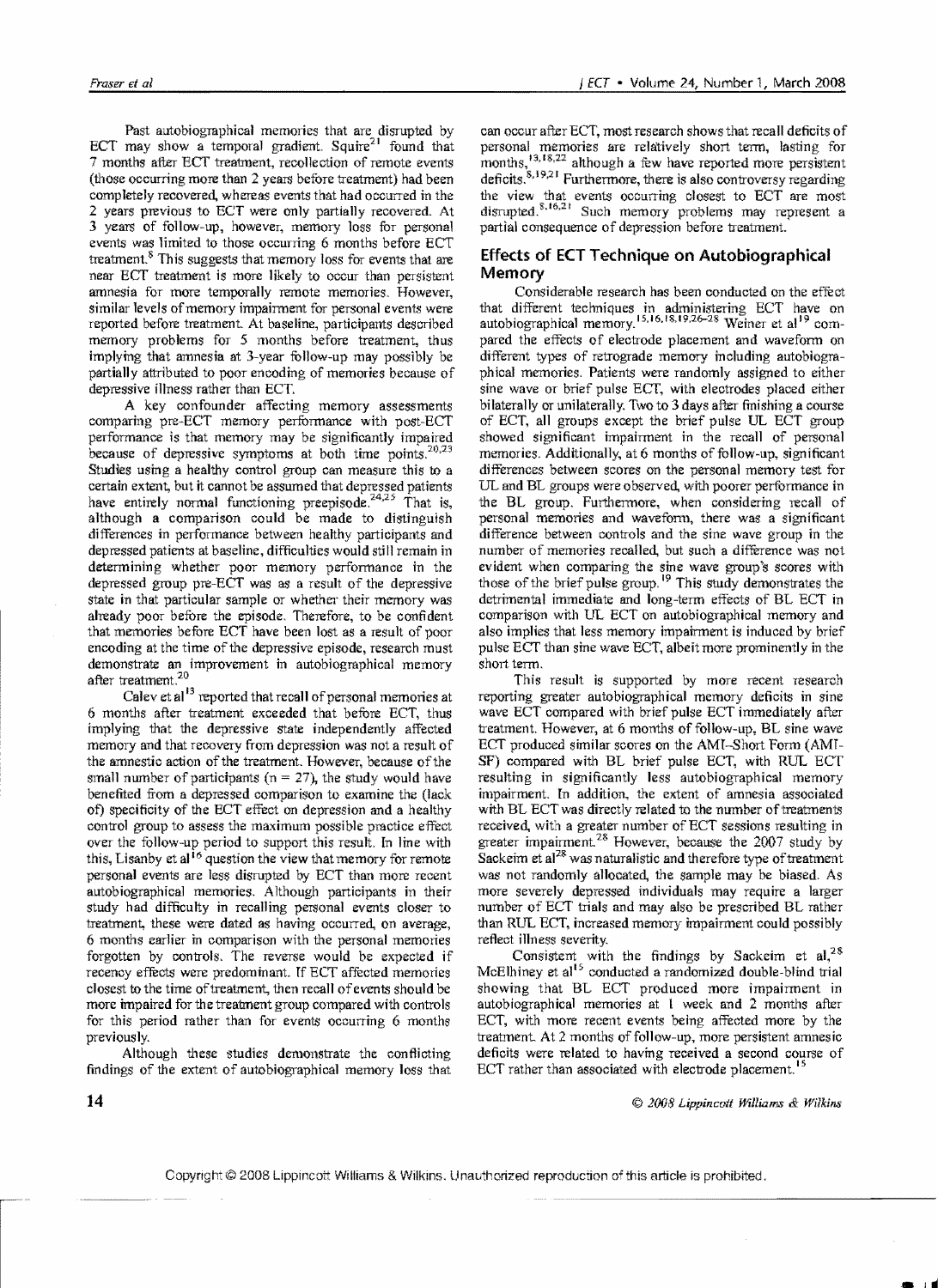This is further explained by Sackeim et al<sup>27</sup> who looked at the adverse cognitive effects ofECT and how they relate to functional brain activity as a result of electrode placement. The results showed that increased theta activity in left frontotemporal regions was associated with greater amnesia for autobiographical information. Furthermore, this pattern of increased theta activity was more likely to be found with BL ECT compared with RUL ECT, possibly explaining the mechanism of effect for BL ECT producing more profound amnesia for autobiographical information.<sup>2</sup>

When considering electrical dosage, Sackeim et al<sup>18</sup> showed that BL ECT resulted in 3 times more retrograde amnesia for autobiographical memories immediately posttreatment compared with UL ECT, and this result was independent of electrical dosage. Similarly, at 2 months of follow-up, although high-stimulus dosage was effective in relieving depression in both UL and BL ECTs, it did not significantly influence memory impairment.<sup>18</sup> This is consistent with recent research that also demonstrates that BL ECT causes more marked amnesia for personal events than RUL ECT at initial follow-up, irrespective of electrical dosage.<sup>16</sup> Sackeim et al<sup>22</sup> did report more long-term effects  $(2 \text{ months of follow-up})$  of BL ECT in comparison with RUL; this was still independent of electrical dosage. Electrical dosage did have a detrimental effect on other types of retrograde memory (complex figure and story recall) immediately after assessment, but autobiographical memory remained unaffected.<sup>22</sup>

Furthermore, research conducted by McCall et  $al^{26}$ highlighted the importance of determining the patient's seizure threshold to reduce the likelihood of deficits in autobiographical memory. They showed that the group of patients who received a fixed high dose (403 mC) recalled a smaller percentage of autobiographical items after ECT compared with those who received the titrated dose, which was at 2.25 times (mean dose, 136 mC) the initial seizure threshold.<sup>26</sup> However, an increase in electrical dose was also associated with an increase in the likelihood of an antidepressant effect.

The research therefore suggests that, although BL ECT is superior to RUL in terms of efficacy, a greater risk of adverse effects on autobiographical memory recall is incurred, and this risk increases with the number of treatments received?8 Furthermore, research demonstrates that effects on autobiographical memory can be reduced by delivering an electrical dosage titrated to the patient's seizure threshold. Additionally, sine wave ECT has been shown to have a more detrimental effect on autobiographical memory compared with brief pulse ECT. When considering the long-term effects of this and of electrode placement, memory problems have been generally transient, although conflicting findings nave been reported.<sup>15,19</sup>

# **Objective Versus Subjective Measures of Autobiographical Memory**

When the effects of ECT on autobiographical memories were assessed by objective and subjective measures, conflicting results have emerged. Studies investigating memory deficits after ECT have generally failed to observe significant associations between subjective memory assessments and

© *2008 Lippincmt Williams* & *Wilkins* 

objective measures.<sup>8,13,18,19,29</sup> It has been suggested that this is due to subjective memory 'complaints being more closely related to mood state. That is, patients will report greater impairment in their memory when they feel more depressed, although this may be in contrast with objective findings.  $9,30$ 

Recently, Ng et al<sup>31</sup> failed to find a relationship between memory loss reported subjectively and that assessed objectively. Subjective accounts of memory impairment were correlated with depression scores. This confirms the inconsistency between subjective and objective measures of autobiographical memory loss and suggests that self-reported memory loss is a consequence of negative self-evaluation secondary to mood disorder. Coleman et  $al<sup>30</sup>$  also found that reports of memory dysfunction were found to be strongly associated with severity of depressive symptoms at all times. Consequently, this raises doubts about the accuracy of the SSMQ in measuring actual memory impairment in individuals with mood disturbance. However, the study also provided evidence supporting a relationship between subjective and objective measures 2 months after ECT treatment. ft was demonstrated that greater inconsistency in the recall of personal memories at follow-up relative to baseline was significantly associated with poorer scores on the SSMO. The result, however, did not reach significance when scores were compared at 1 week posttreatment, suggesting that at least 2 months are required for individuals to establish an idea ofthe extent of their memory impairment.<sup>30</sup> This study highlights the problems associated with the effects of depression on selfratings of memory functioning and mood.

Kho et al $14^{\circ}$  failed to find a relationship between scores on 2 measures of subjective memory (SSMQ and the ECT Retrograde Amnesia and Perception Scale [ERAPS<sup>14</sup>]) and scores on the AMI. They compared 2 groups-those receiving ECT and pharmacotherapy and those receiving pharmacotherapy only. Ratings of subjective memory measures were also obtained from proxies (friends or relatives of the patient). The results showed a significant difference in proxies' scores on the ERAPS (which assesses aspects of retrograde amnesia, including loss of personal memories) between the 2 groups with and without ECT, with greater retrograde memory deficits observed in the ECT group.<sup>14</sup> The discrepancy between the patient and the proxy raters highlight the problem ofestablishing valid subjective memory tests. The assessments were conducted within the hospital, which, as the reseamhers suggested, would mean that patients had not yet had the opportunity to be exposed to environmental cues that required past memories to be accessed and thus would perhaps not have had time to recognize any existing impairment.<sup>3</sup>

Peretti et  $al^{23}$  investigated the effects of ECT on autobiographical memory of past subjective experiences related to depression in melancholic patients. The findings showed a consistent trend of autobiographical memory loss of subjective experiences related to the depressive episode. Such results are in contrast with those found from objective autobiographical memory measures, where memory loss is demonstrated to be independent of the affective valence of the memory.<sup>15</sup> Therefore, ECT induces not only objectively assessed autobiographical memory loss as indicated by other research but also subjective autobiographical memory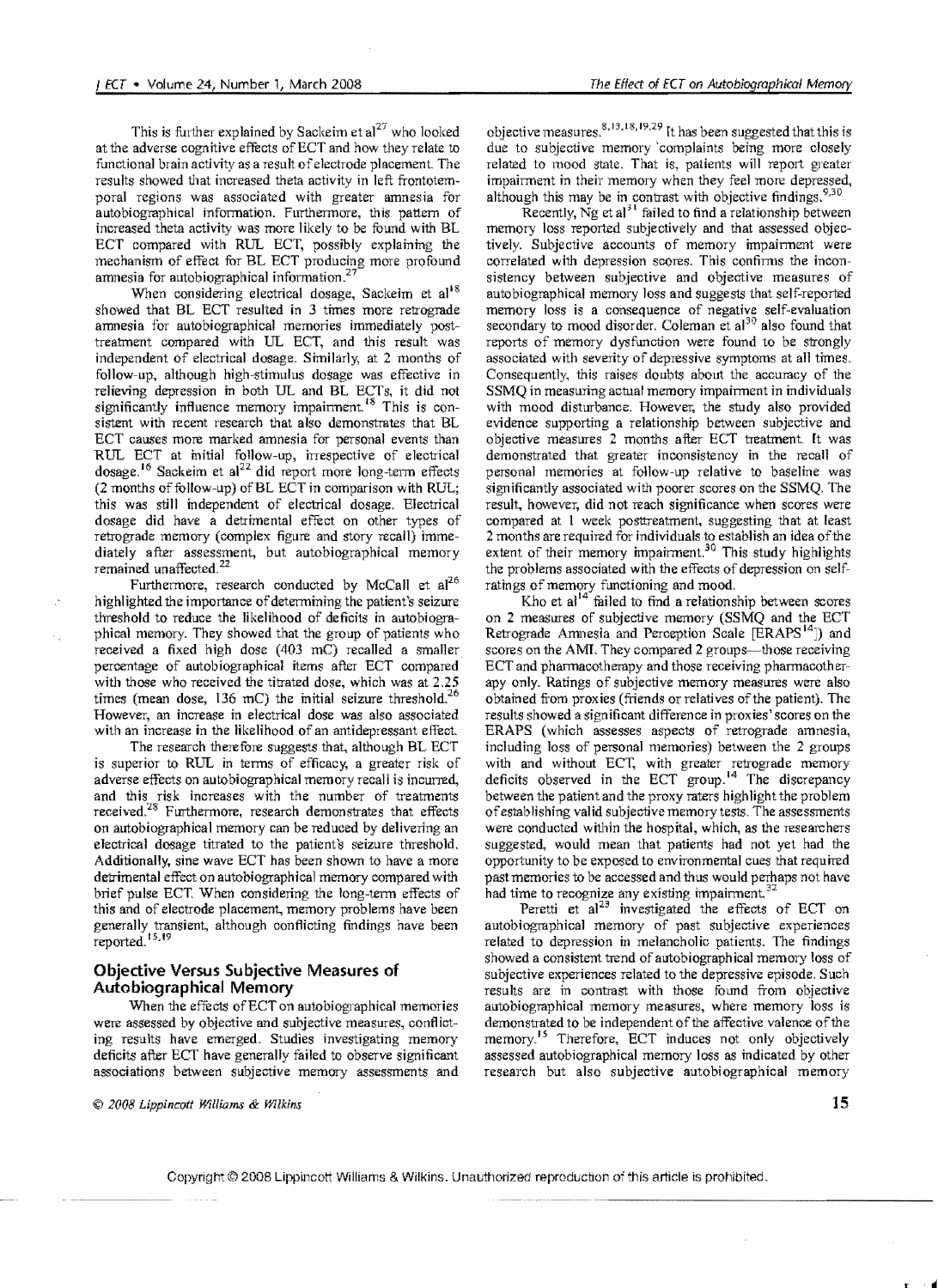complaints, although only the latter seem to be related to the state of depression. This highlights the issue that memory loss reported subjectively is not necessarily indicative of a treatment side effect but may be more a consequence of affective state.

In summary, objective measures of autobiographical memory often do not correlate with subjective accounts. This accentuates the problems associated with subjective measures and emphasizes the influence that mood has on autobiographical memory self-reports.<sup>30,31</sup> Subjective measures of autobiographical memory can, additionally, be influenced by the affective valence of the memory.<sup>15,23</sup> That is, memories associated with the patient's depressive state before treatment are more likely to be impaired by ECT. This highlights the potential effect of mood on subjective assessments of memory.

## **Individual Differences and Autobiographical Memory Loss**

Sackeim et  $a^{28}$  showed that sex was an important factor in the extent of autobiographical memory loss, Scores of female subjects on the AMf-SF showed greater deficits than those of the male subjects, which could be due to women having a lower seizure threshold than men and that electrical dosage was not adjusted in most patients in the study relative to the individual's seizure threshold. Age and premorbid  $IO$ did not affect autobiographical memory, whereas older age and lower IQ did result in an increase in impairment in other cognitive measures.<sup>28</sup>

Sobin et  $a^{13}$  have shown that the extent of short-term and persistent retrograde amnesia for autobiographical memories is related to both global cognitive functioning before ECT and postictal reorientation time. That is, the lower the pretreatment score on the Mini-Mental State Examination and also the longer the period of recovery, the more likely were deficits in recall of autobiographical memories.<sup>33</sup> Despite greater persisting amnesia for autobiographical events, patients with lower cognitive functioning at baseline or longer -postictal disorientation showed greater improvement in the Mini-Mental State Examination at follow-up, This dissociation suggests that deficits occurred specifically in retrograde amnesia for personal events and not because of a change in global cognitive mental state.

## **DISCUSSION**

The research discussed in this review illustrates the problems associated with subjective measures of autobiographical amnesia, Memory may improve as a result of improved mood,<sup>30,31</sup> and memories associated with affective valence are more impaired.  $^{15,23}$ 

The sensitivity of objective autobiographical memory measures, such as the AMI, has been questioned. This test may be insensitive to ECT-induced amnesia because of a large number of items within the assessment, focusing primarily on very old events, rather than on events occurring closer to ECT, which are more likely to be affected. Furthermore, most questions are associated with information that is well rehearsed and is therefore less likely to be impaired by  $ECT<sup>32</sup>$  We therefore suggest a preferential research focus on memories that are within the temporal proximity of ECT

treatment because these memories are most likely to be affected. Overlearned materials may be repeated for some individuals and not for others. Specifically, some patients may have lived at the same address for their whole life; others may have moved frequently. Thus, scoring the former on the AMI as having accurately recalled their address over different time points may give the inaccurate conclusion of little treatmentrelated memory impairment compared with the latter patients, who are required to remember multiple addresses. $32$  Furthermore, patients may (unknown to the researcher) be consistently reporting incorrect information, again resulting in a difficulty obtaining an exact measure of their memory impairments.<sup>15</sup> Practice effects can, of course, confound the effects of treatment; however, they are likely to reduce any observed memory impairment. Practice effects are also likely to be confounded by the relative severity of depressive symptoms before and after treatment.

Other routine neuropsychological assessments have been suggested to be impractical in assessing retrograde amnesia.<sup>7</sup> Squire and Slater $^8$  used a timeline procedure, where individuals recalled events occurring over their life span and the "amount of life lost" The outcome of this task, however, is dependent upon the degree of memory impairment and therefore does not give an accurate account of the extent of retrograde amnesia. That is, individuals with poorer memory may actually report a shorter amount of life lost This could perhaps be overcome by allowing the patient to talk at length about general topics and prompt at follow-up for previously mentioned past events.<sup>34</sup>

Another issue associated with studies of autobiographical memory loss after ECT is the lack of research considering predepression cognitive status.<sup>20</sup> Much of the research conducted compares assessment scores before ECT, when the patient's level of depression is at its highest, to performance after ECT, where depression is often improved. Such assessments give no indication of "normal" premorbid memory functioning before ECT, and therefore, improvements in performance on retrograde memory measures observed at follow-up could be attributed to improvement of mood. Therefore, further research needs to be conducted to obtain information about the individual's memory performance before depression onset to control for this confounding variable, although we acknowledge that this represents a formidable research challenge. A step in the right direction would be to routinely control for premorbid intellectual ability (because this is highly correlated with memory function<sup>35</sup> using reading-based estimates, for example, the National Adult Reading Test<sup>36</sup> or the Wechsler Test of Adult Reading $37$ ).

It is further important to assess memory at different times after ECT. Tests of autobiographical memory conducted immediately after treatment could paradoxically result in an overestimate of the patient's ability. This is because memory problems may only become apparent to the individual at a later date, once they have left hospital and are attempting to function in everyday life.<sup>32</sup> This indicates the value of followup, particularly after longer periods after ECT.

Levels of autobiographical memory loss after ECT are related to the administration of the treatment. Accordingly, to